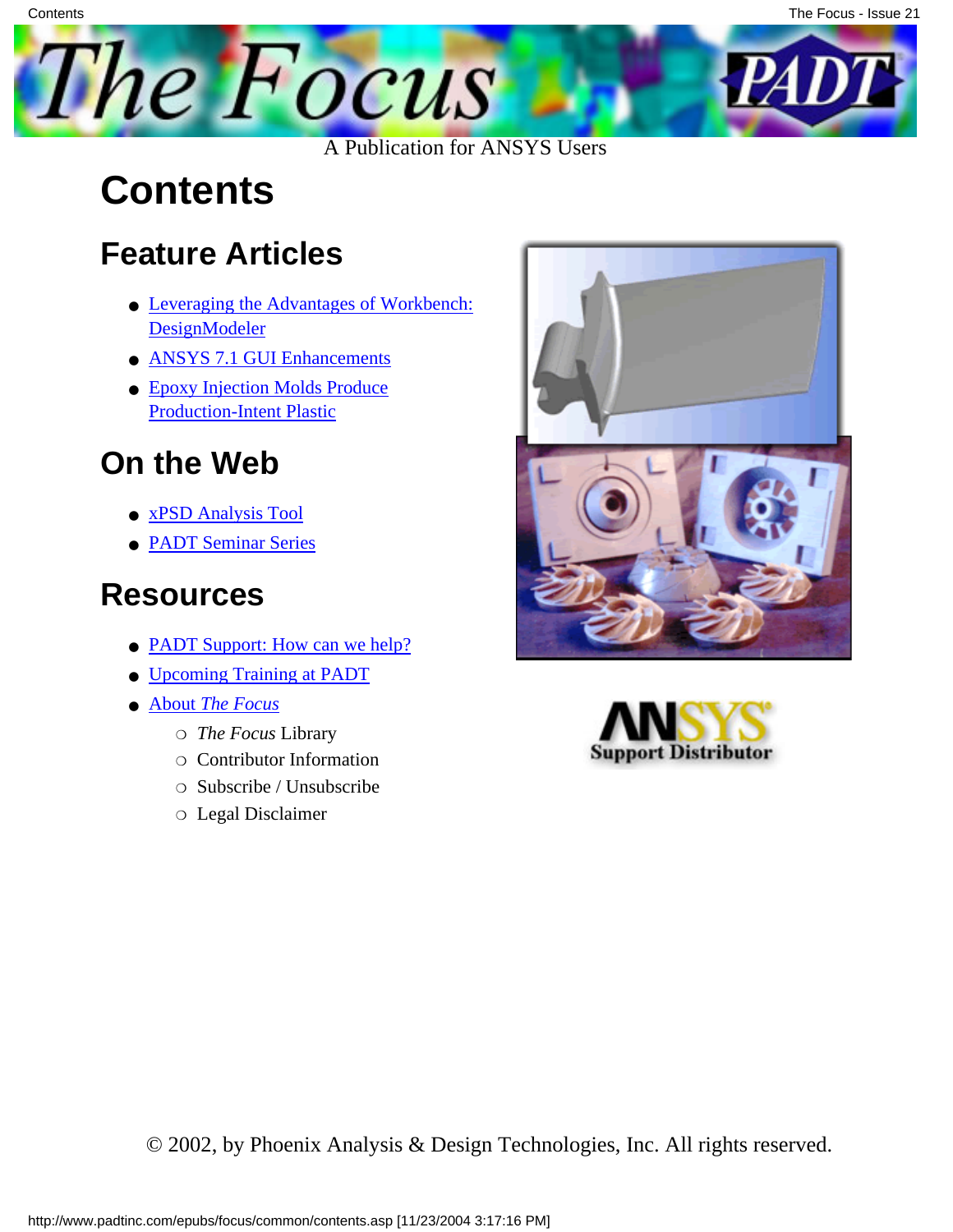<span id="page-1-0"></span>

# **Leveraging the Advantages of Workbench: DesignModeler**

by [Eric Miller](mailto:eric.miller@padtinc.com), PADT

### **Overview**

Over the past several releases, ANSYS Inc. has been rolling out more and more of their Workbench technology. There is already a lot of marketing and technical information available on the various aspects of Workbench, but PADT is still often asked: Why should I use Workbench? or How can Workbench help me? We will attempt to answer these questions with a series of articles about using these new tools to your advantage.





In this third article, we will focus on

a Workbench based module that can benefit a large number of users: DesignModeler. In coming issues we will discuss CAD associativity, embedding APDL, post-processing with report writing, and using Workbench hand-in-hand with ANSYS Classic. If you need some basic information on the Workbench, or information on how to access it, please review the first article in this

series.

# **Modern Solid Modeling for ANSYS**

The first step in almost every FE analysis is the definition of the geometry to be analyzed. Most users find that the built in geometry modeling in ANSYS PREP7 is one of the biggest productivity advantages of using ANSYS. When the plans were made for a more modern pre/post processor, the development team made sure that there was an effort to also provide a modern geometry modeling tool that was aimed at the analysis user. There have been several name changes along the way, but with version 7.1, ANSYS Inc. is delivering a very powerful and useful geometry tool in what is now called *DesignModeler*.

This is not a CAD program, but a module built with Workbench technology that gives analysts feature-based parametric solid modeling tools that are associative to the rest of Workbench and that also produces an ANSYS \*.anf file (this is the format used by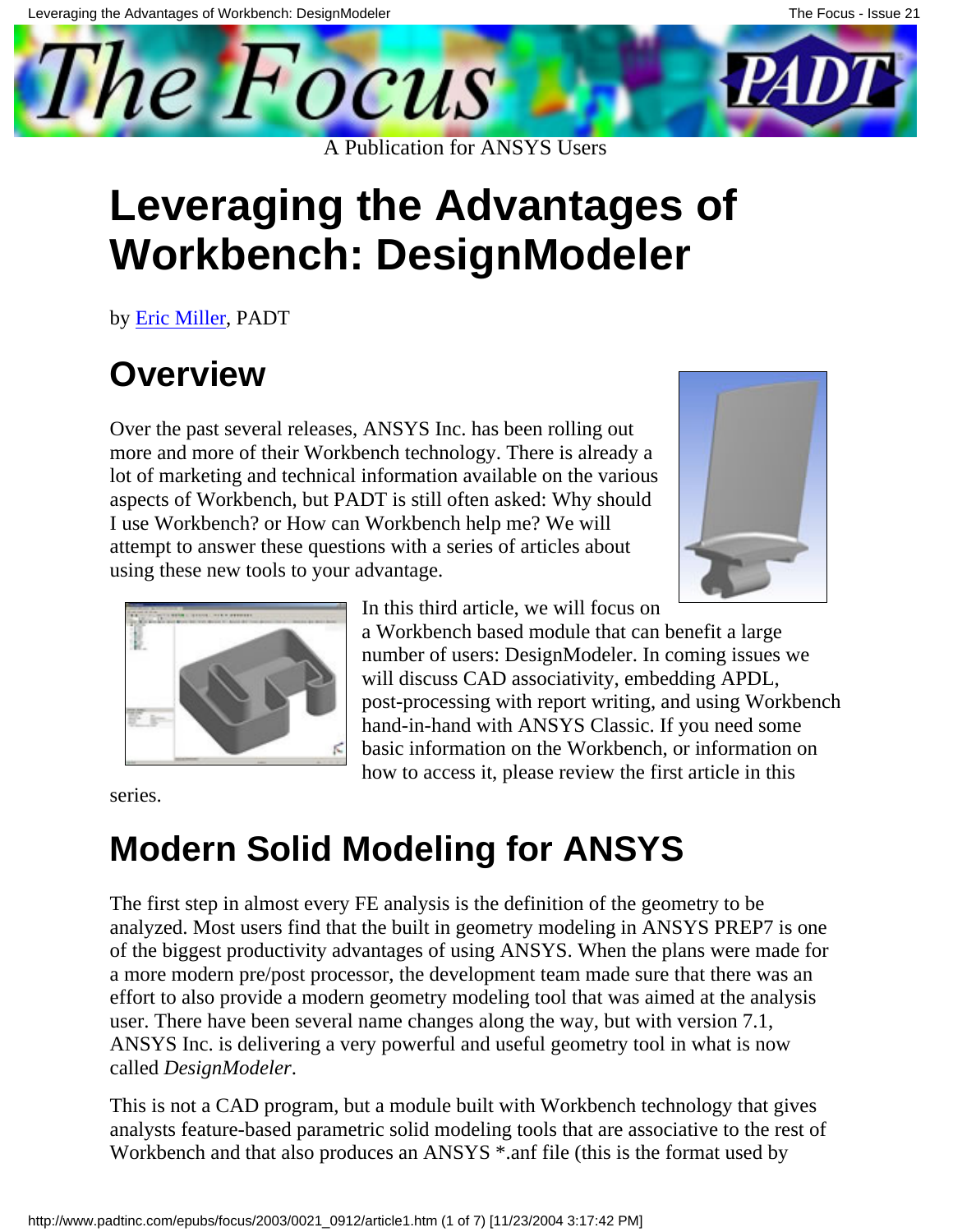

A Publication for ANSYS Users

PREP7). PADT has just started to really exercise this tool and we have been pleasantly surprised by how robust and useful the 7.1 release is. If you are an experienced CAD user, it may take you a while to get your head around the user interface and the way the geometry history works, but this is because things have been adjusted from standard CAD approaches to paradigms that are better suited for building and modifying analysis models.

#### **Goodbye Bottom-Up Boolean; Hello Feature-Based Modeling**

If you are a die-hard PREP7 geometry person, you have learned how to build things from the bottom up: keypoints to lines to areas to volumes. You have also learned how to do more complex geometry by creating things bottom-up and then using Boolean operations like add, glue, and subtract. DesignModeler is much faster and easier to model in because it has replaced that approach with the widely used concept of creating a parametric 2D sketch that is then used to add a feature to your model. The order in which you create these features and how they relate to each other is automatically stored in the database.

What this means is that you no longer need to build elaborate APDL scripts for parametric geometry models. No more trying to figure out what the number is of a volume created by a Boolean operation! Once created and stored, all the user needs to do to modify the geometry is change dimension values and update. As a simple example, Figure 1 outlines the steps to create a simple part.





Step 1. Sketch profile. Step 2. Extrude profile. Step 3. Sketch & remove



slot.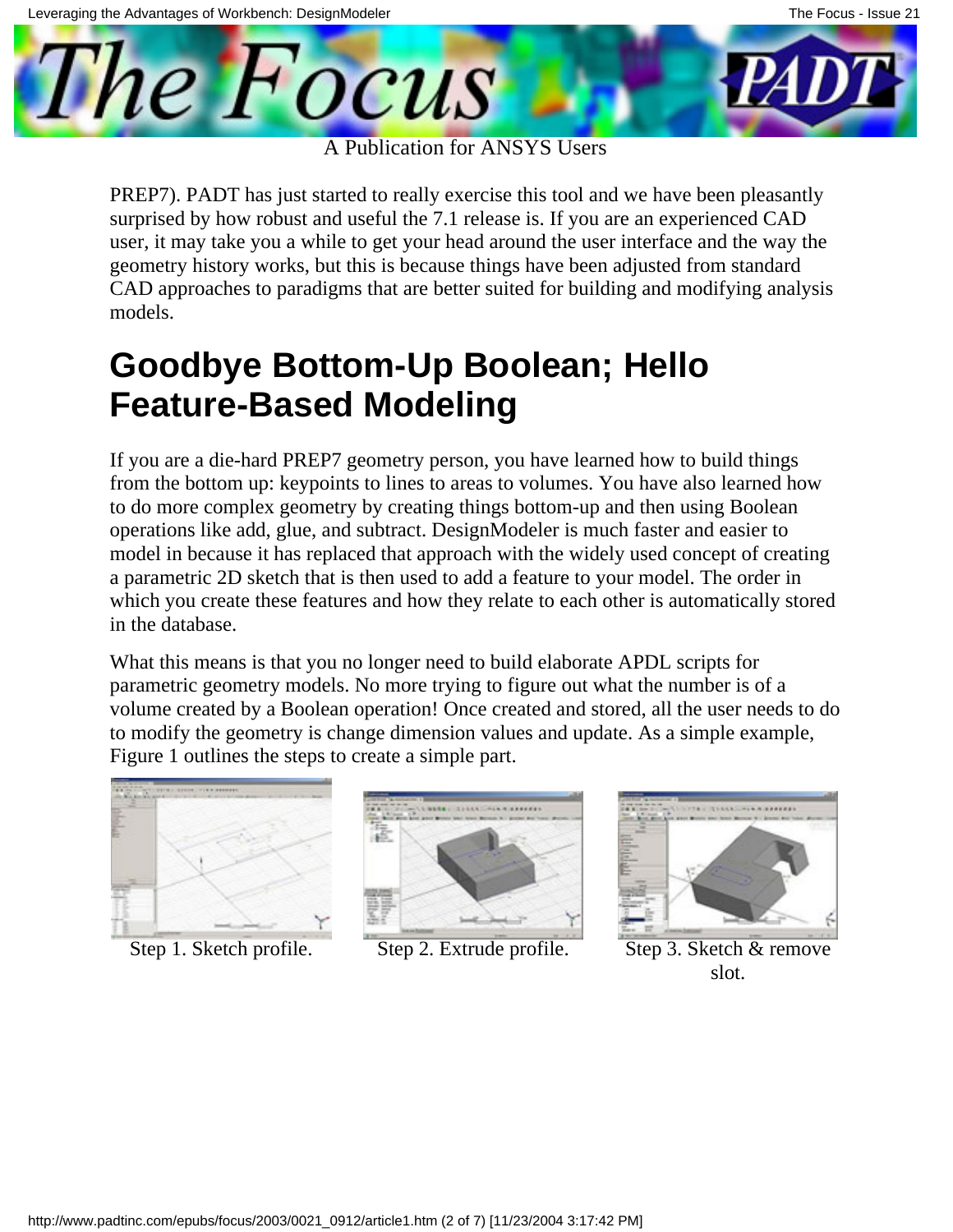Leveraging the Advantages of Workbench: DesignModeler



A Publication for ANSYS Users



Step 4. Place rounds. Step 5. Thin wall.







# **Tools for the Analyst**

The software contains a long a powerful list of features that include:

- Associative attachment of CAD models
- Built in auto-save
- Blend, chamfer
- 2D sketching
- Face delete (defeature)
- Beam modeling
- Entity naming (components)
- Parameter math
- Bidirectional associativety to Workbench
- Muli-part/body modeling
- Import of IGES, DXF, Parasolid, ACIS
- Extrude, revolve, sweep, loft, thinwall
- Plane creation
- Boolean
- Point creation
- Surface creation
- Beam cross section tools
- Parameters
- Output to ANSYS ANF, Parasolids, and IGES
- Body merging (VGLUE)

This is a short list and there is not enough space to describe each feature. However, it is important to point out some of the features that are designed specifically for the analyst. Two of the most significant of these features are the ability to attach parametric CAD geometry from another system and defeaturing.

Although the tool is very capable of creating geometry from scratch, a more common usage is to take CAD geometry and modify it. Figure 2 shows geometry imported directly from Solid Edge that is then defeatured. As the image shows, it is relatively easy to remove fillets and holes with the Face Delete command. You simply insert it into your tree, select the faces you want to remove, and the program will not only remove them,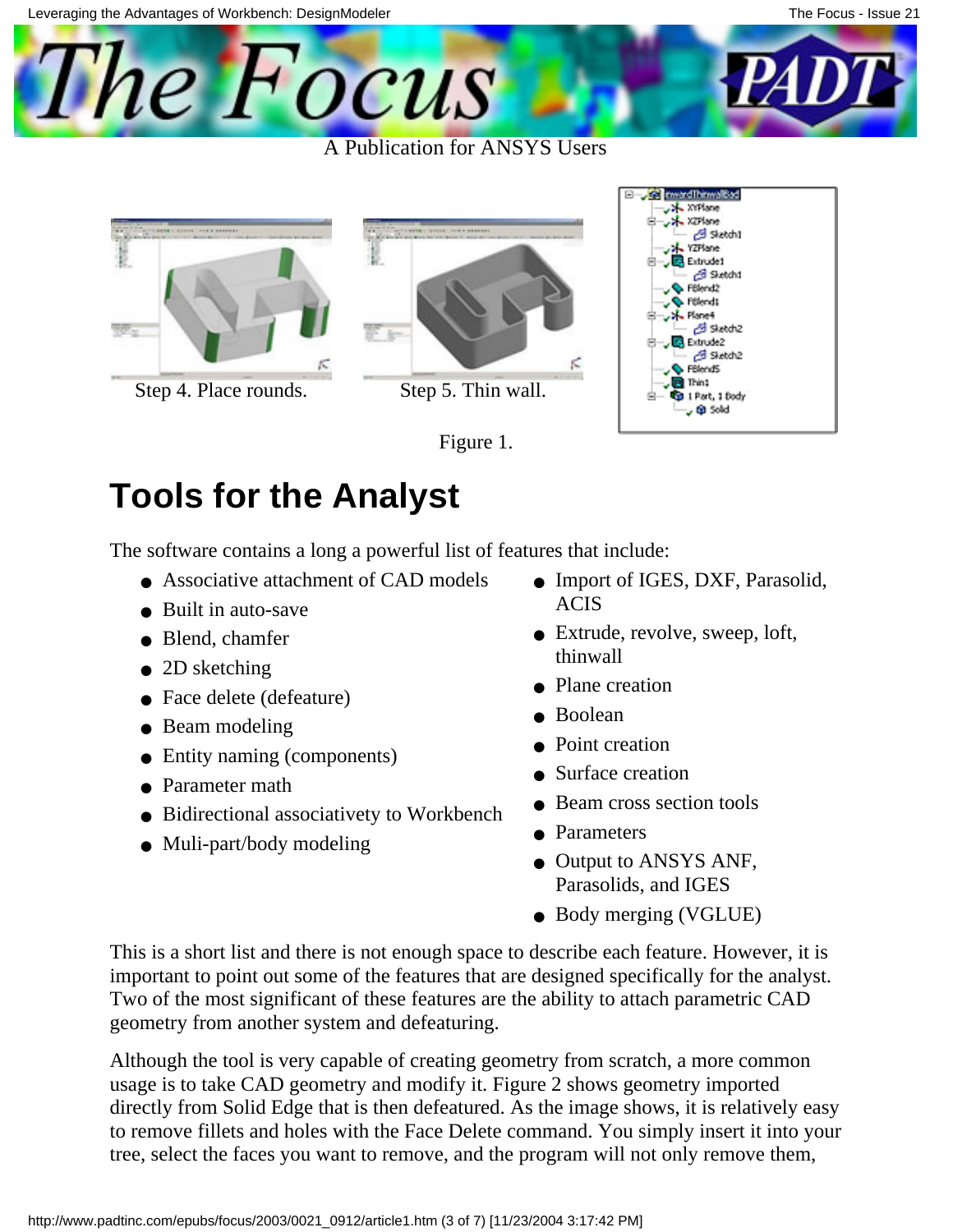

A Publication for ANSYS Users

but it will attempt to fill the hole created by their removal. The nice thing is that it is parametric back to the original CAD file so if you update that geometry, you dont need to re-do your defeaturing.



Figure 2.

The geometry creation capability is not just for making new geometry from scratch. It also allows you to add geometry to your model. So, regardless of where the geometry started life, as you use analysis to modify your design, you cannot only delete features, you can also add them. Figure 3 shows a simple tab with a hole in it that was added to our base part that came from Solid Edge.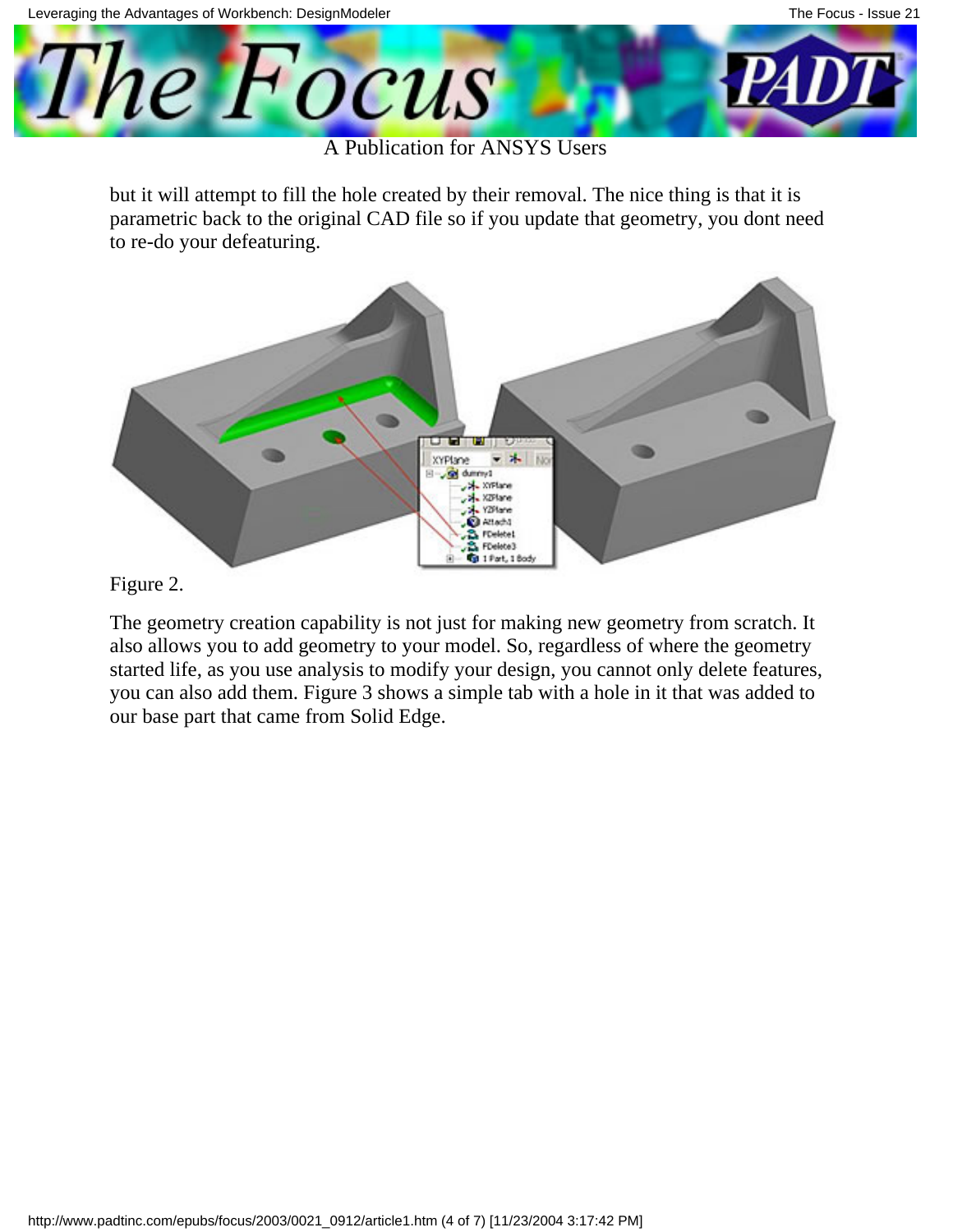



#### Figure 3.

Another key capability that analysts need is the ability to cut up the geometry. You can do this with planes or surfaces. Figure 4 shows the simple demonstration part sliced up to enable hex meshing. You can also use this capability to split up your geometry for symmetry or cyclo-symmetry. The process is pretty simple.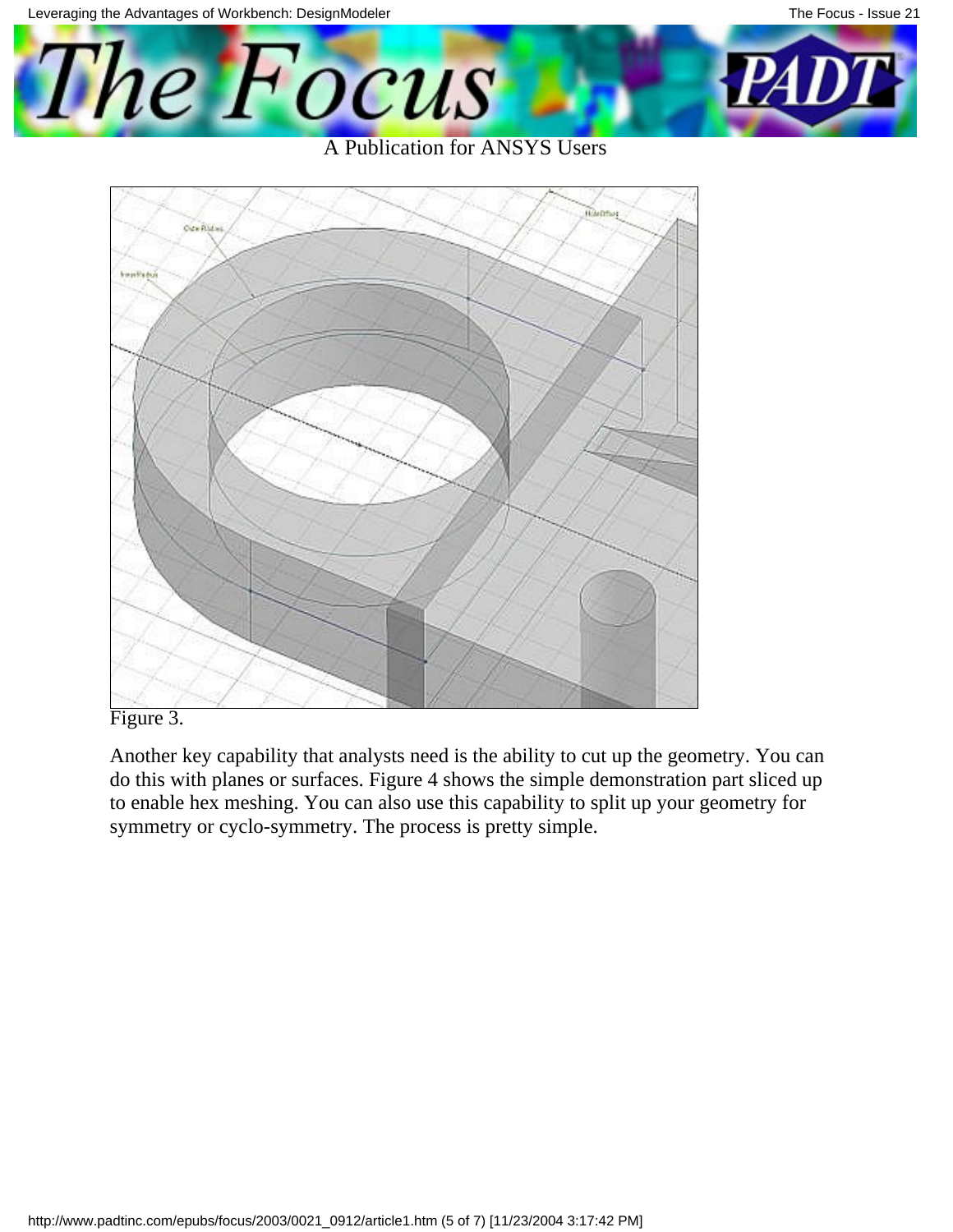

#### A Publication for ANSYS Users



Figure 4.

You create an extrusion that with Operation = Cut Material, Thin/Surface = Yes, and with thicknesses set to 0. This gives you separate bodies (volumes in PREP7-speak). If you want the bodies to stay unique, for material or meshing reasons, but to share surfaces and therefore share nodes, you just use the Form New Part command to get the same results as a VGLUE in PREP7. PADT has found that this feature works very well, even when you need to make changes to the original CAD model.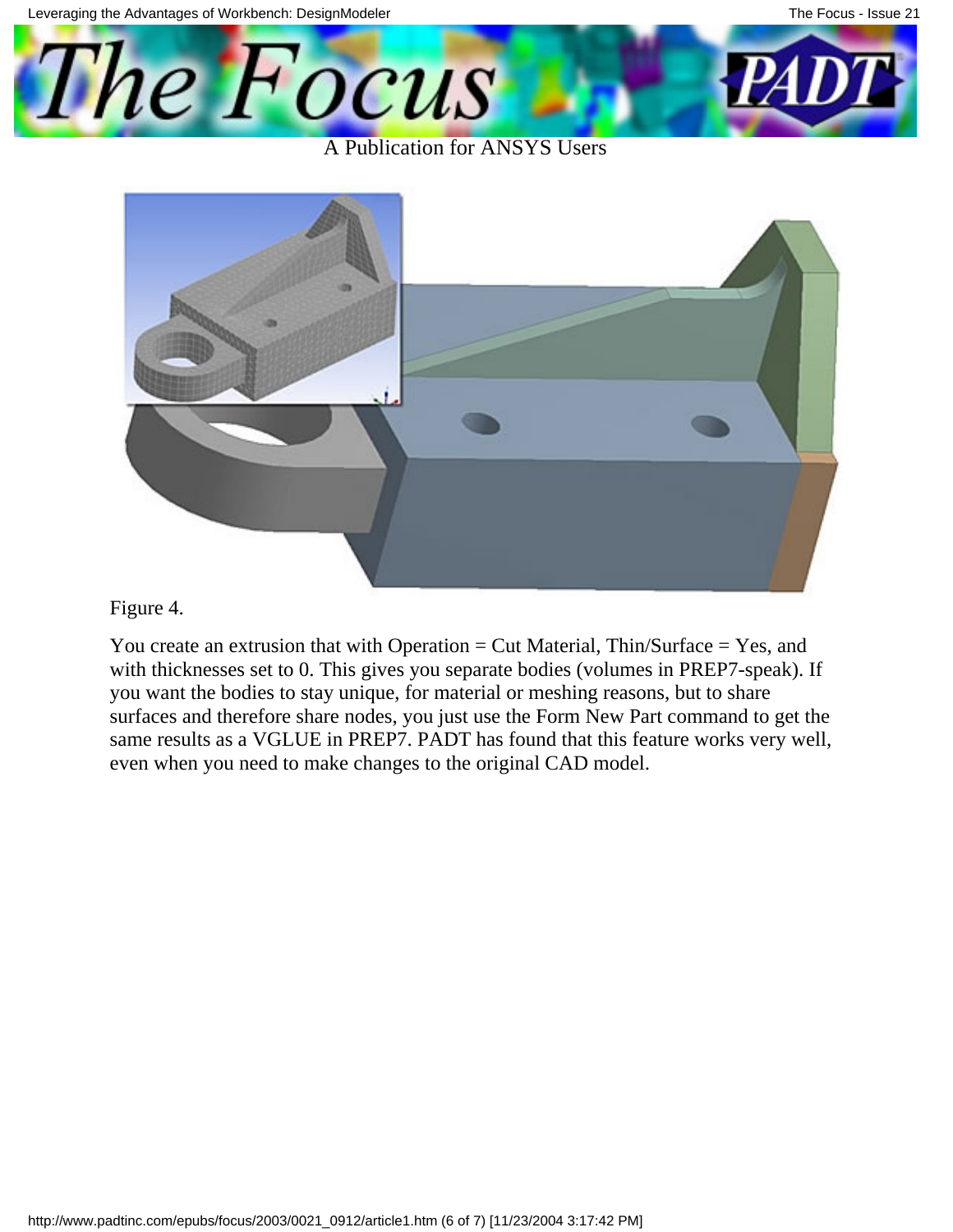

A Publication for ANSYS Users



#### Figure 5.

Probably the most important capabilities in this tool for the experienced ANSYS user is output to PREP7 geometry format (\*.anf) and named names selections (components). By combining these two, PADT has been able to set up relatively complex geometry such as the turbine engine blade shown at the beginning of this article.

#### **Conclusion**

There is so much more in DesignModeler that the only way to really get a feel for it is to use it on your parts. Many of us who are long time PREP7 users will struggle at first to adopt the new paradigm, but after awhile you will discover that it is a lot easier and less cumbersome, while still keeping the parametric capabilities that we have come to count on. If you dont have a copy of DesignModeler, give your local salesperson a call and ask for a demo key. We have found it to be a major step forward for solid modeling in support of ANSYS, and we think you will as well.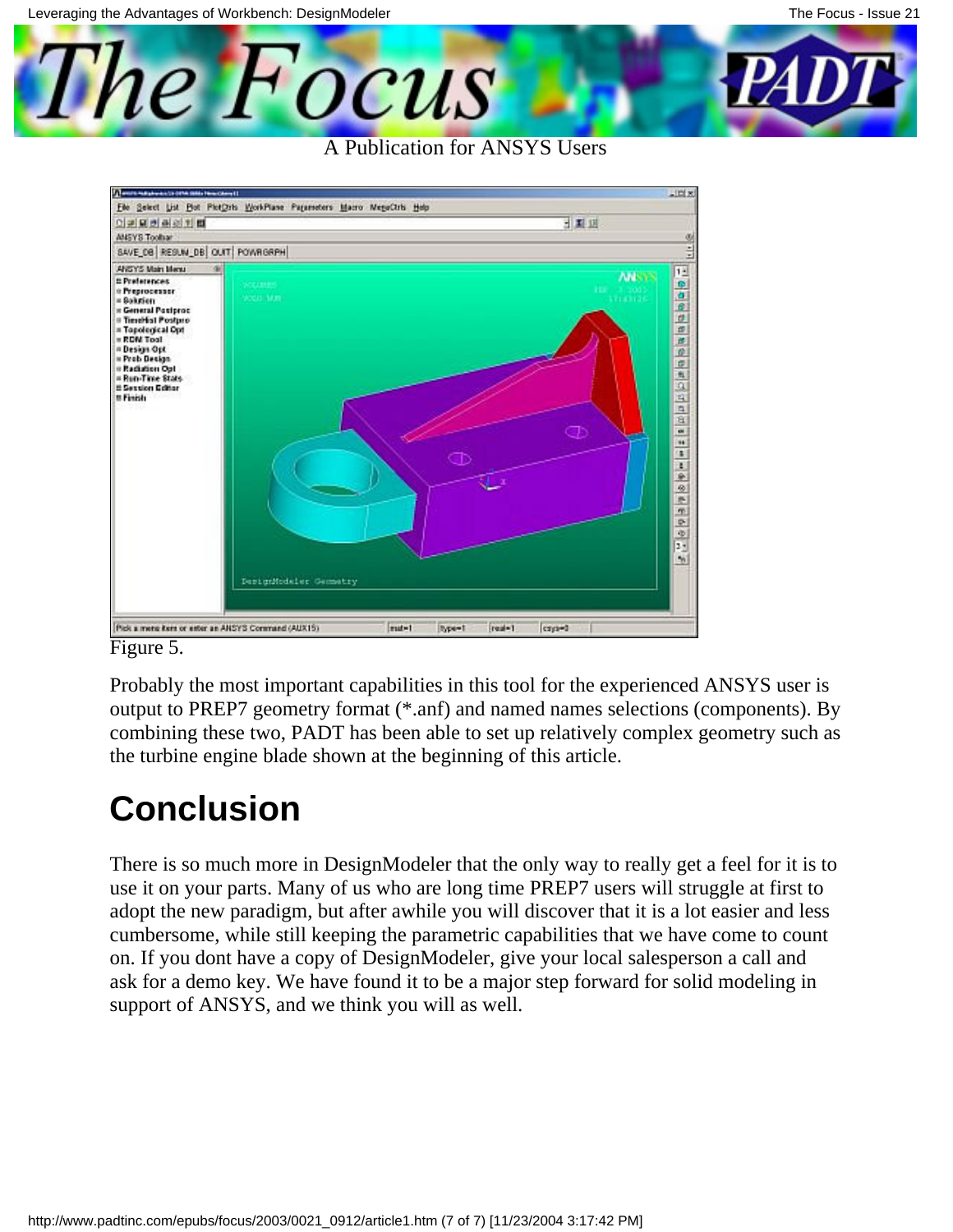<span id="page-8-0"></span>

# **ANSYS 7.1 GUI Enhancements TaKing Advantage of Tcl**

by [Jeff True Strain](mailto:jeff.strain@padtinc.com), ANSYS Supporter and User

The recent utilization of Tcl/TK for the ANSYS GUI has enabled developers to provide enhancements that were not possible with the older GUI. This article will examine some of them.

### **View Toolbar**

The most evident change to the GUI in the 7.1 release is the View Toolbar just to the right of the graphics window. This is a slightly simplified version of the Pan/Zoom/Rotate dialog box, which is still available. The toolbar and its functions are shown in Figure 1.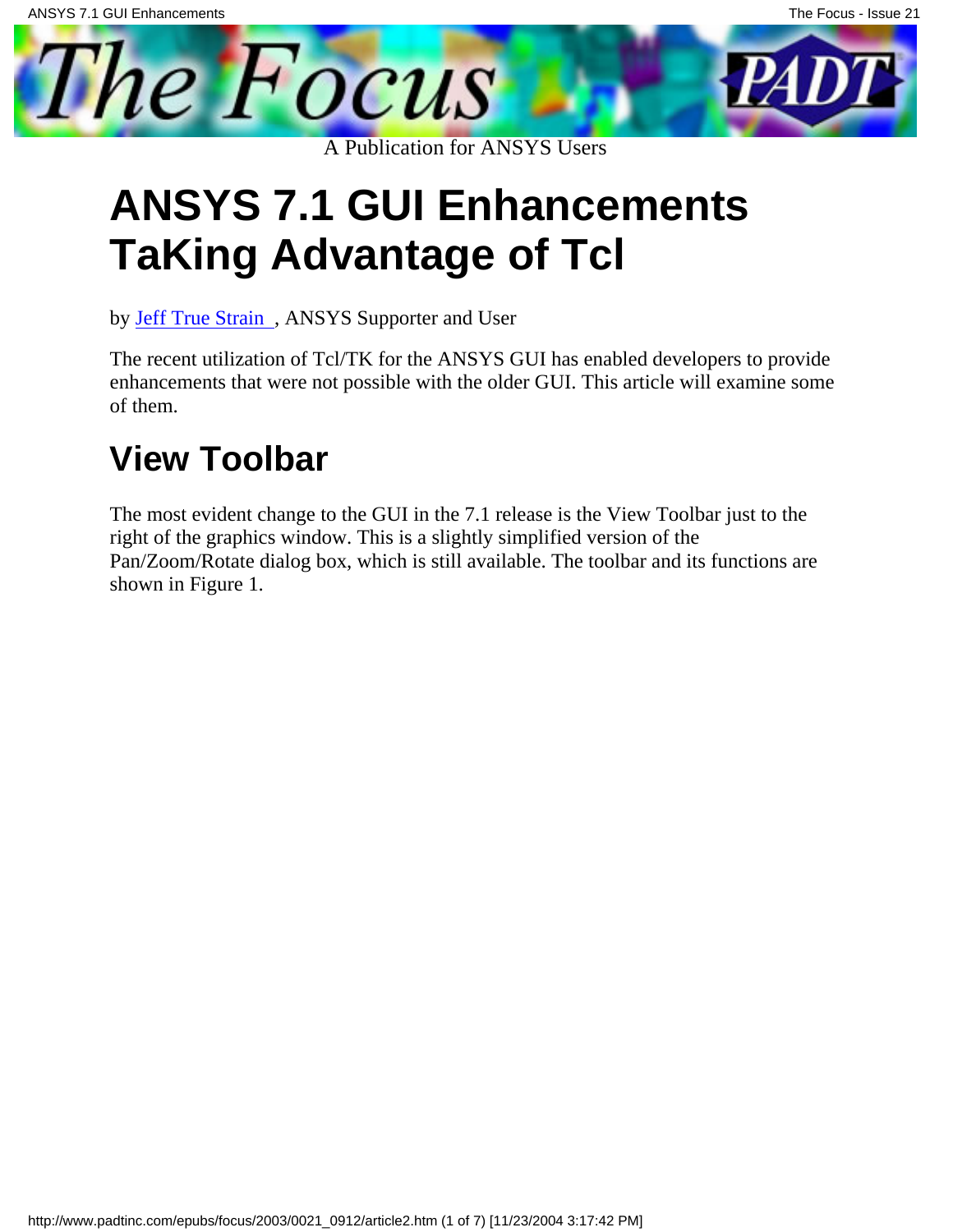

Figure 1. View toolbar.

One thing I noticed while writing this article is that, on the rotate buttons, the button descriptions do not match the button graphics. The right-hand-rule takes precedence in this case; I checked.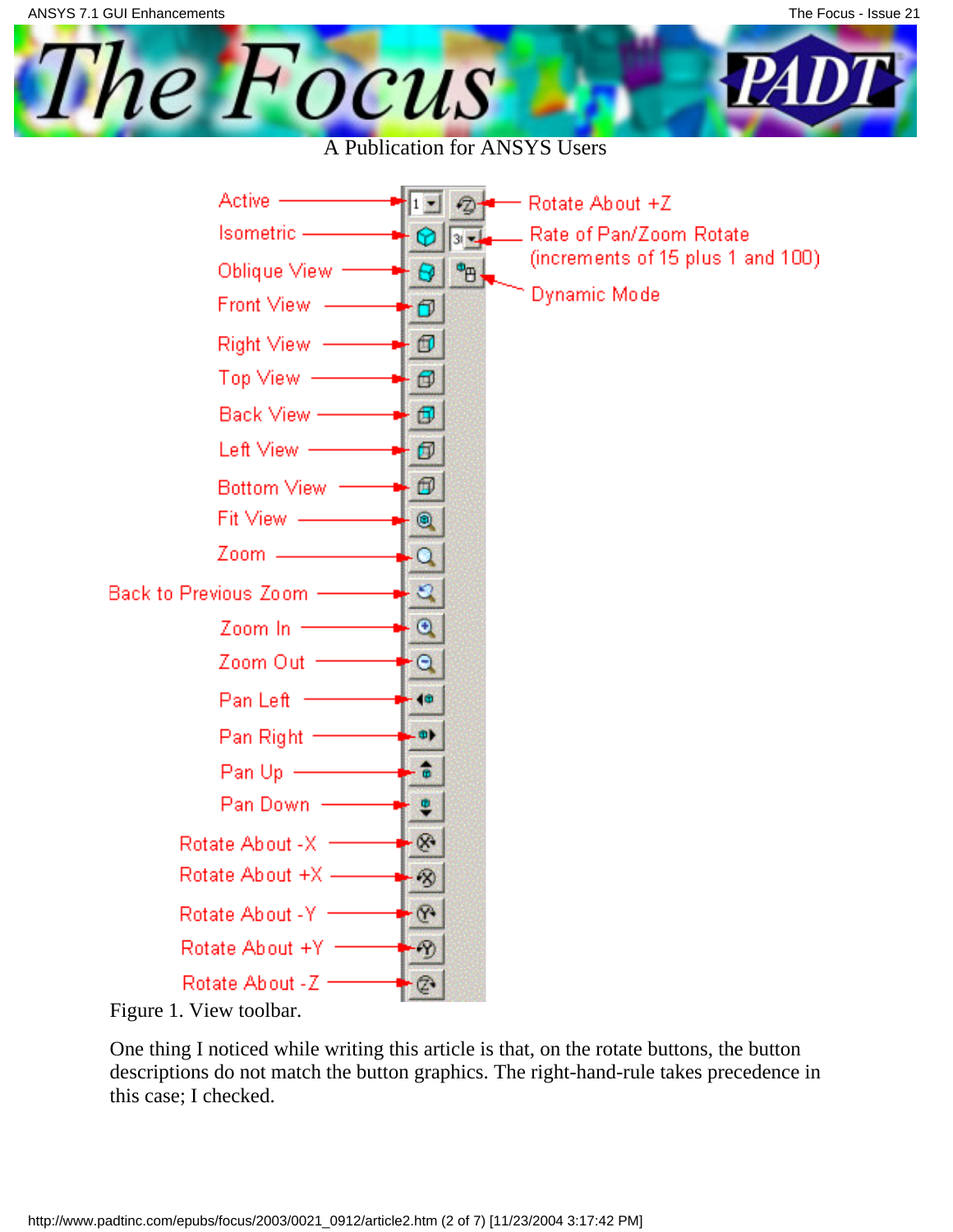

#### **Right-Click in Graphics Window**

Right-clicking on the graphics window provides a shortcut to many functions, such as viewing, graphics, and window options, as well as working plane adjustments. These menu picks are highlighted in Figure 2.



Figure 2. Graphics window menu shortcuts

A few of the more important, but less self-explanatory items include:

- Automatic Fit Mode under Window Properties. Oftentimes, when animating large deflections, ANSYS will autoscale each frame to fit the model in its deflected configuration for each timestep. Automatic Fit Mode allows you to turn that off.
- *Window Layout under Graphics Properties*. This allows you to split the graphics area into two, three, or four windows.
- Graphics Options under Graphics Properties. This brings up a dialog window to control the legend, logo, and triad displays.

Right-clicking, holding, and dragging in the graphics area will enable box zooming.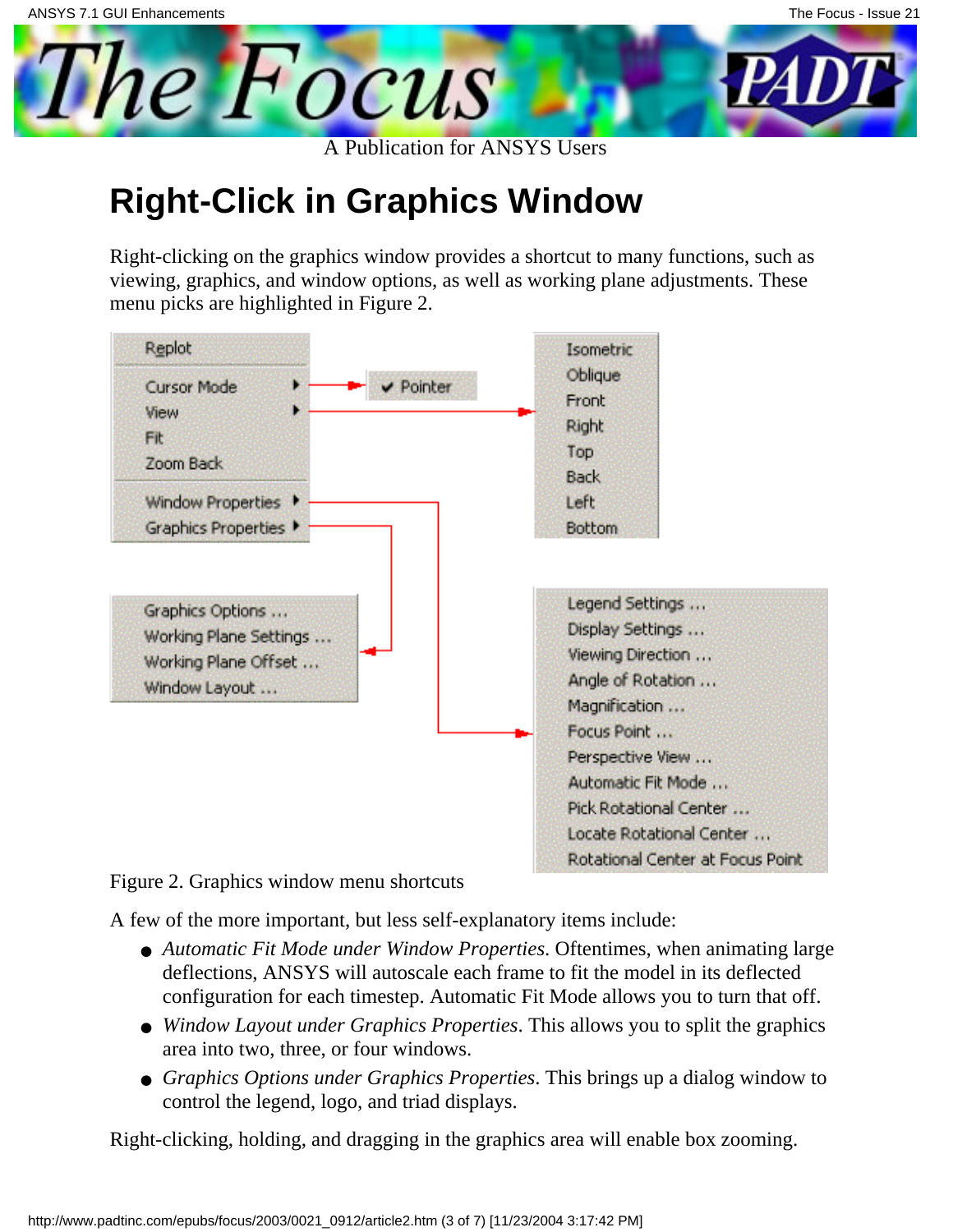

### **Mouse Wheel**

Placing the cursor in the graphics window and rolling your mouse wheel will zoom in and out on the model.

### **Font Controls**

This is found under Utility Menu > MenuCtrls > Font Selection and provides controls for the font style and size for various text displays in the GUI as shown in Figure 3.

| Scheme:                               |                    | Dialog Font                              |                        |  |
|---------------------------------------|--------------------|------------------------------------------|------------------------|--|
|                                       |                    | Main Menu Heading Font                   |                        |  |
| <b>User Fonts</b>                     | ▼                  | Main Menu Leaf Font<br>Utility Menu Font |                        |  |
| Item:                                 |                    | Status Bar Font                          |                        |  |
| Dialog Font                           |                    |                                          |                        |  |
| Font:                                 | Font style:        | Size:                                    |                        |  |
| Tahoma                                | Regular            | 18                                       | $\left  \cdot \right $ |  |
| Terminal                              | Bold               | 9                                        |                        |  |
| Times New Roman                       | Italic             | 10                                       |                        |  |
| Times New Roman CE                    | <b>Bold Italic</b> | 11                                       |                        |  |
| Times New Roman CYR                   |                    | 12                                       |                        |  |
| $\vert$<br>$\blacksquare$             |                    | 13                                       | $\vert \cdot \vert$    |  |
| Effects<br><b>Underline</b><br>Sample |                    |                                          |                        |  |
|                                       | AaBbYyZz           |                                          |                        |  |
|                                       |                    |                                          |                        |  |

Figure 3. Font selection dialog window.

You can reset the fonts by selecting System Fonts under Scheme, and clicking Apply or OK.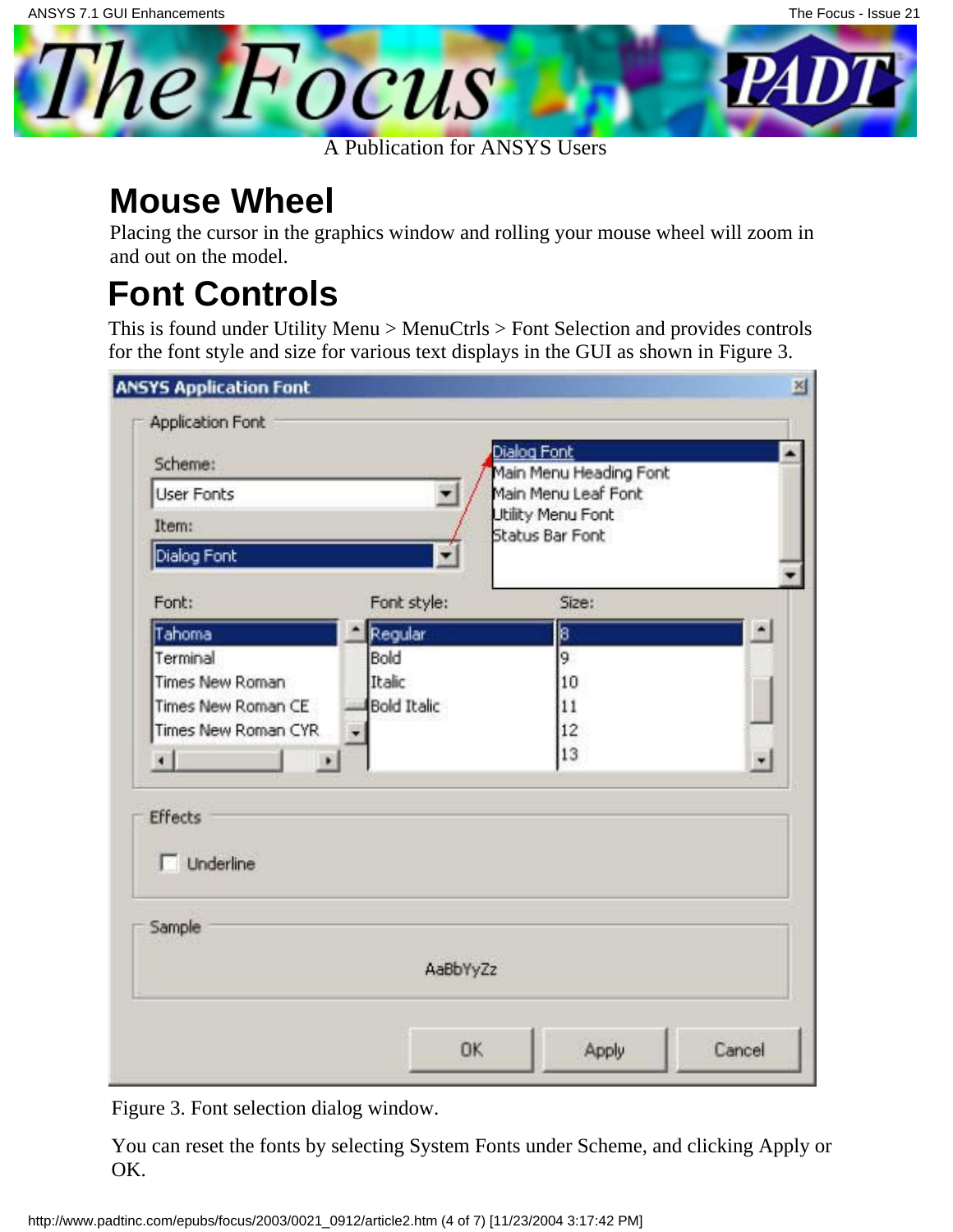### **Colors**

You can also control colors for various components of the GUI under Utility Menu > MenuCtrls > Color Selection as shown in Figure 4.

|                                                  | <b>ANSYS Application Color</b>                                                                                   | ×                                                     |
|--------------------------------------------------|------------------------------------------------------------------------------------------------------------------|-------------------------------------------------------|
|                                                  | FOX<br>Elle<br>Select Color<br>Open<br>Egt<br>C Radio Buttons<br>$\nabla$ Check Buttons<br>Selected Text ABC abc |                                                       |
|                                                  | OK                                                                                                               |                                                       |
|                                                  | Scheme:<br>$\blacktriangledown$<br>System Colors<br>Item:                                                        |                                                       |
|                                                  | Background<br>$\mathbf{r}$                                                                                       | Color                                                 |
|                                                  | <b>OK</b><br>Apply                                                                                               | Cancel                                                |
| Background<br>Entry Background                   | Color                                                                                                            | ? X                                                   |
| Select Background                                | Basic colors:                                                                                                    |                                                       |
| Select Foreground                                |                                                                                                                  |                                                       |
| Select Color<br>Text Color<br>Tooltip Background |                                                                                                                  |                                                       |
|                                                  |                                                                                                                  |                                                       |
|                                                  |                                                                                                                  |                                                       |
|                                                  | Custom colors:                                                                                                   |                                                       |
|                                                  |                                                                                                                  | Red 212<br>Hue: 27                                    |
|                                                  | Color Solid<br>Define Custom Colors >>                                                                           | Green: 208<br>Sat: 29<br><b>Blue: 200</b><br>Lum: 194 |

Figure 4. Color selection dialog window.

You can reset the colors by selecting System Colors under Scheme and clicking Apply or OK.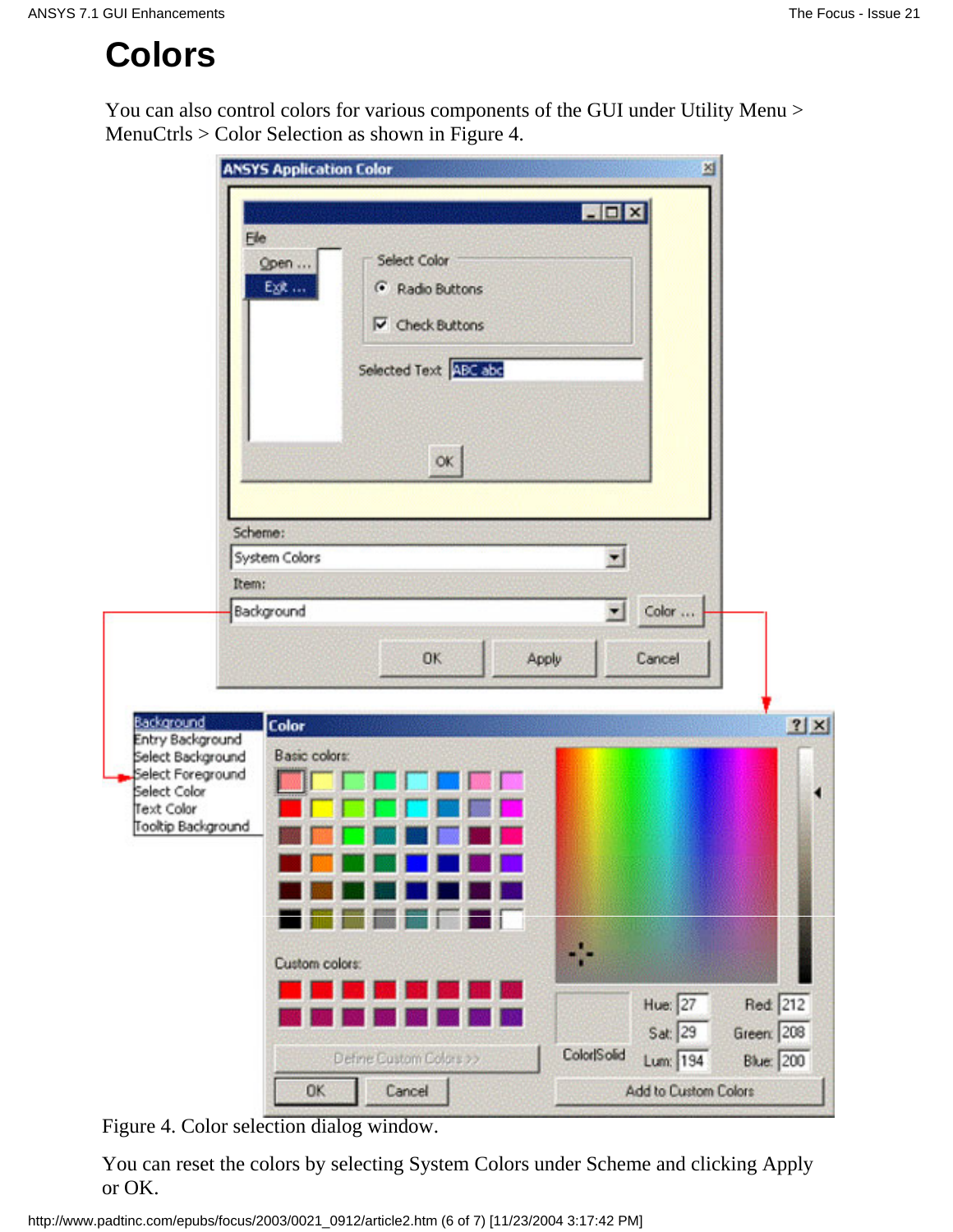

#### **Detachable Input Window**

The last, but certainly not least, enhancement Ill mention is the detachable input window. Clicking on the keyboard icon causes the input window to detach from the rest of the GUI. Once the input window is detached, the stack of previously issued commands becomes visible. This window can then be expanded or contracted by clicking and dragging the edges. To return the input window to its original position in the GUI, click the x icon. See Figure 5 for an illustration.



Figure 5. Detachable input window.

As new versions of ANSYS are released, even more GUI enhancements will be included. These will be highlighted in future articles in *The Focus*. It is hoped that these improvements will significantly facilitate your use of ANSYS.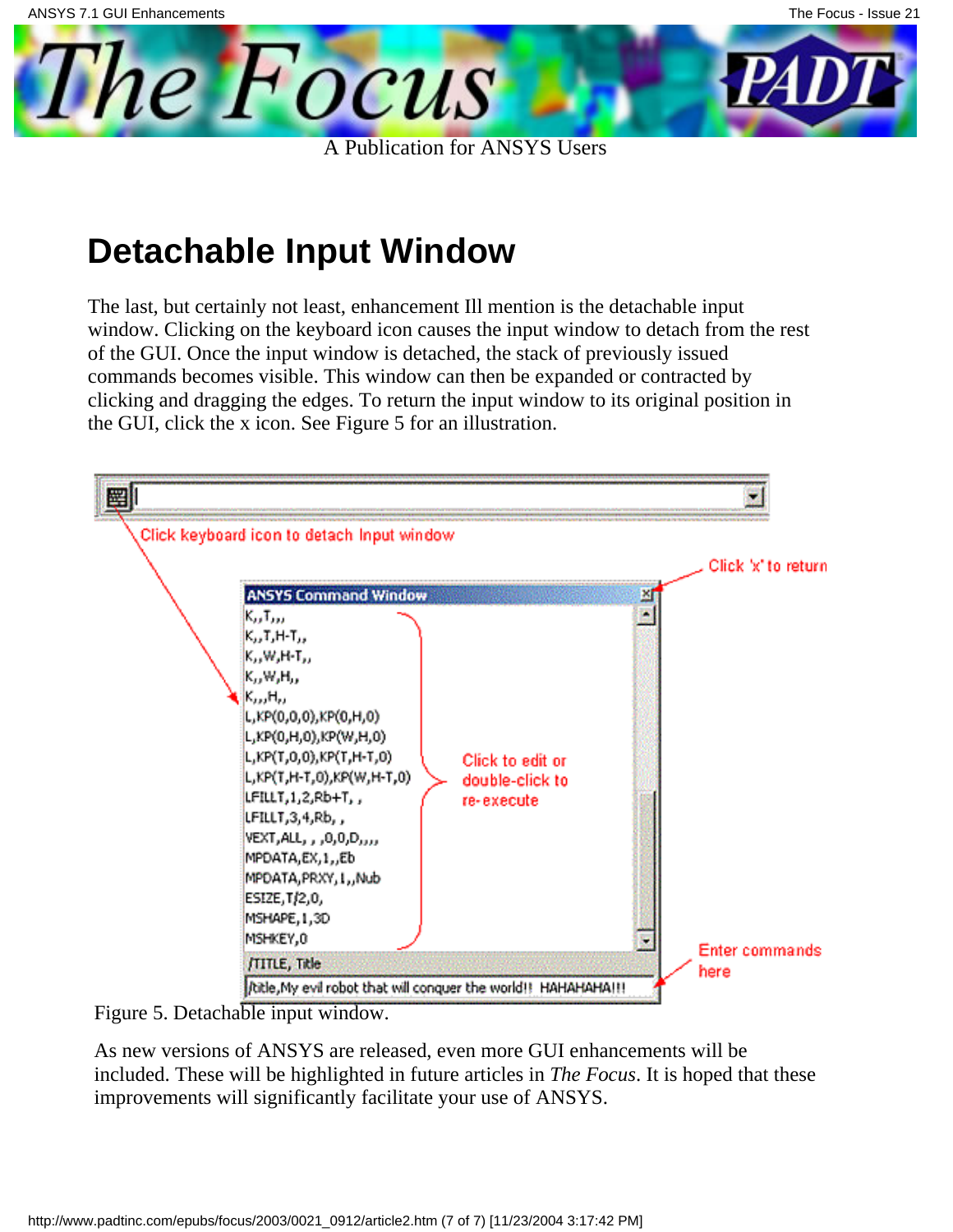<span id="page-14-0"></span>

# **Epoxy Injection Molds Produce Production-Intent Plastic**

The never-ending quest to develop new products faster and more economically is today being compounded by the expectation that prototypes be made from production materials. When final parts will be produced from high-temperature engineering



thermoplastics such as Ultem® and Teflon®, the challenge is even greater.

PADT put its rapid prototyping capabilities to a test recently by injection molding production-quality Ultem® fans for installation in fuel cells being tested and installed on operating automobiles.

#### **Two Weeks for Turbine Fan in Production Material**

For the fuel cell project, PADT was asked to mold 50 to 70 functional, multi-finned blowers. The companys engineers developed the design according to customer specifications, producing a fan-like blade that produced high air flow at low pressure. When virtual simulation tests indicated that the design satisfied the performance criteria for the part, a SL master was built. The model was then used to confirm PADT s FEA analysis, verifying that the 3D solid blower had the same air flow characteristics as the virtual part.

The SL master performed as expected and technicians began building an epoxy injection mold. According to Mark Schanze, Molding Technologies Manager at PADT, Once we had the SL master, it took us about two weeks to build the epoxy tooling and mold 25 parts for initial testing. Developing the tools was the most difficult task because of the multiple fins on the part.

# **Tool Production**

Moldmakers started by fabricating mold forms that would be used in casting the 10 blower fins by packing epoxy putty under each blade on the SL model. Each section was allowed to cure for five minutes before being demolded and then sequentially numbered. When all mold forms were complete, edges were machined smooth. An aluminum box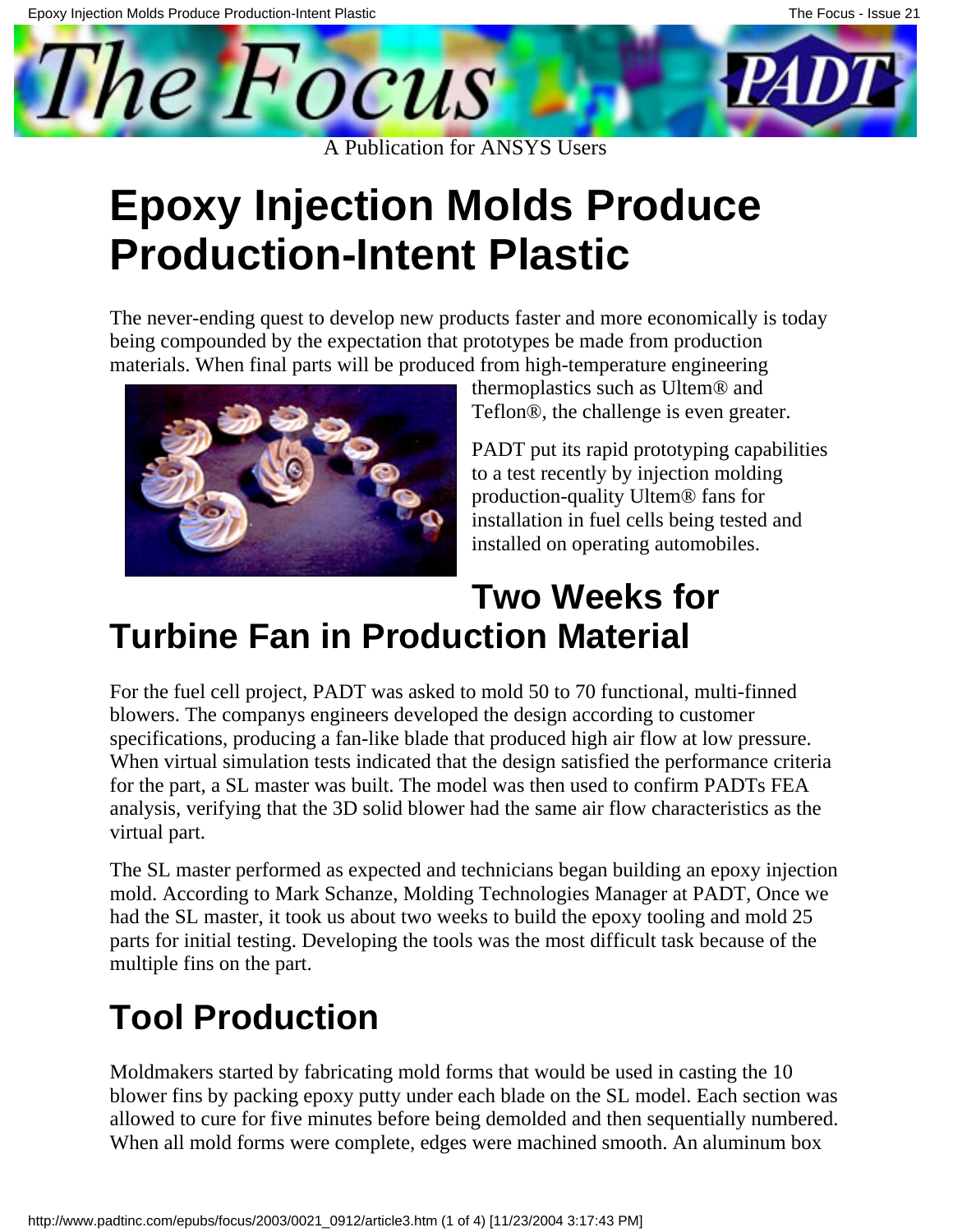The Focus

A Publication for ANSYS Users

was assembled around the fully released SL master and epoxy putty mold forms. Epoxy was then poured around the pattern so that it was completely encapsulated. The epoxy was then placed in a pressure chamber and allowed to cure to a rigid state, about 18 hours.

Next, the cured mold half was removed from the mold box and registration shapes were machined into the parting surface with a mill. The first half was then thoroughly released and set back into the box. Epoxy was mixed and poured over the SL master, forms, and epoxy half and allowed to cure overnight. The time needed to set up the master, make the two mold halves, and build the inserts was about 40 hours.

## **Part Processing**

To prepare for injecting Ultem® parts, the two mold halves were installed on steel jackets. Mold inserts were then put in place and the complete tools were put in the injection press. To warm the mold and optimize its durability, technicians started by making a series of short shots, slowly bringing the epoxy tool up to the desired 180°F to 200°F (83°C to 93°C) surface temperature. At this point, part production began using the fastest possible cycle time to ensure a relatively constant, warm mold temperature. At the outset of the project, engineers had planned to incorporate heating cartridges in the tools to control mold temperature. However, this would have added time and expense to the tool production. Ultimately, the decision was made to simply cast the tool from aluminum-filled epoxy.

With the filled epoxy, we get some thermal conductivity in the tool. This allows us to inject resin until it skins and then pressurize and pack the plastic in until the part is complete. Using this technique, we reduce shrinkage and ensure high quality parts, Schanze explains.

The same procedure is used for molding parts from other engineering thermoplastics such as Teflon®. Working with the aluminum-filled epoxy, we re able to quickly cast injection molds for complex parts and make from 100 to 1,000 quality thermoplastic parts for prototyping as well as low-volume and initial part production, Schanze concludes.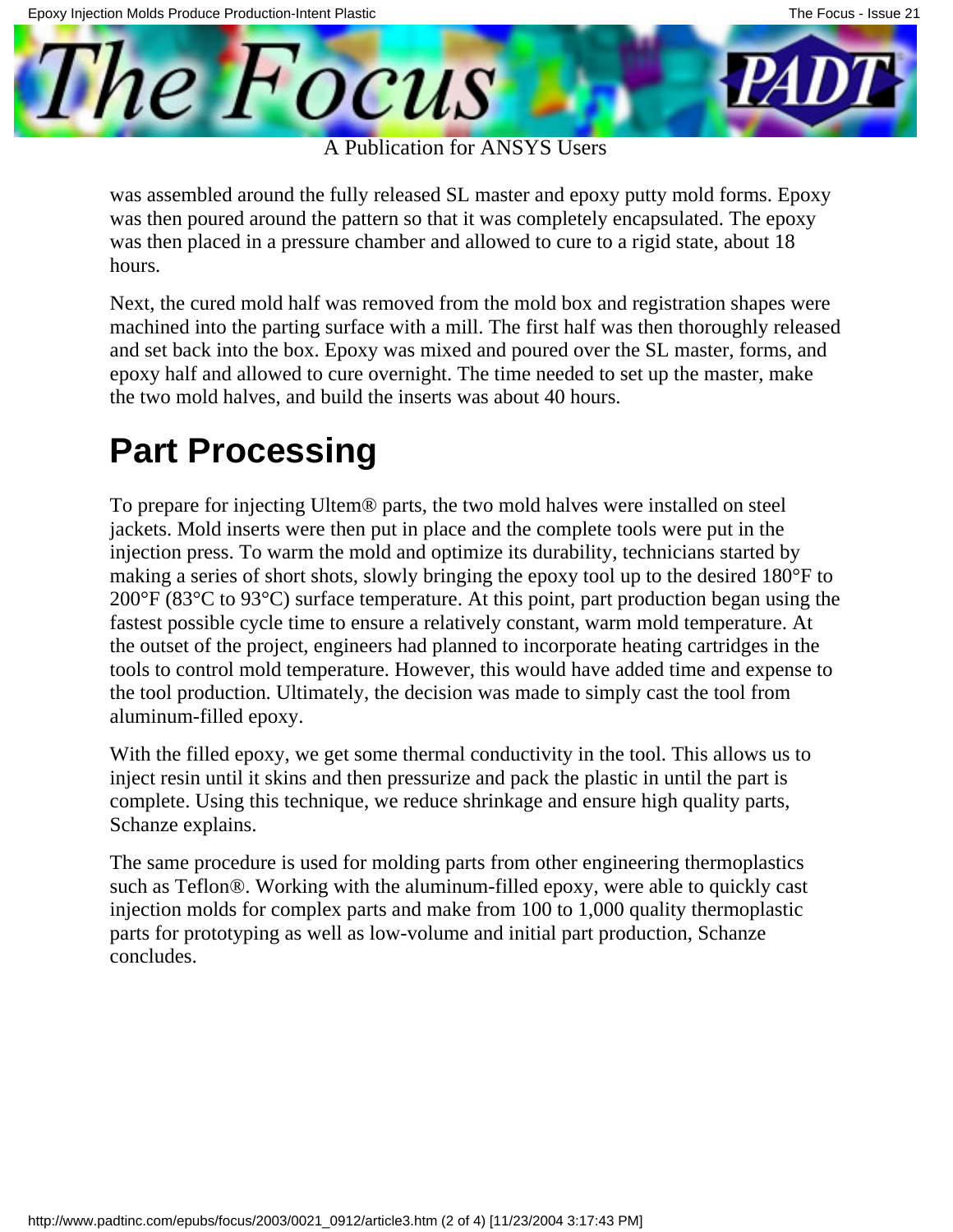

#### A Publication for ANSYS Users



Figure 1. Mold forms were built for each fan rib using epoxy putty.



Figure 3. A series of short shots was used to warm the mold until it was ready to produce the Ultem® fan blades.



Figure 5. Teflon® is among the thermoplastics PADT shoots in cast epoxy injection molds.



Figure 2. The two mold halves are pictured here with the even numbered mold inserts cast.



Figure 4. Pictured here, Ultem® blower parts with the RenCast epoxy inserts and mold halves in the center and background.



Figure 6. A large epoxy tool used to produce ABS parts. Cooling lines were used to help with thick section sink.

Ultem® is a registered trademark of GE Plastics; Teflon® is a registered trademark of DuPont.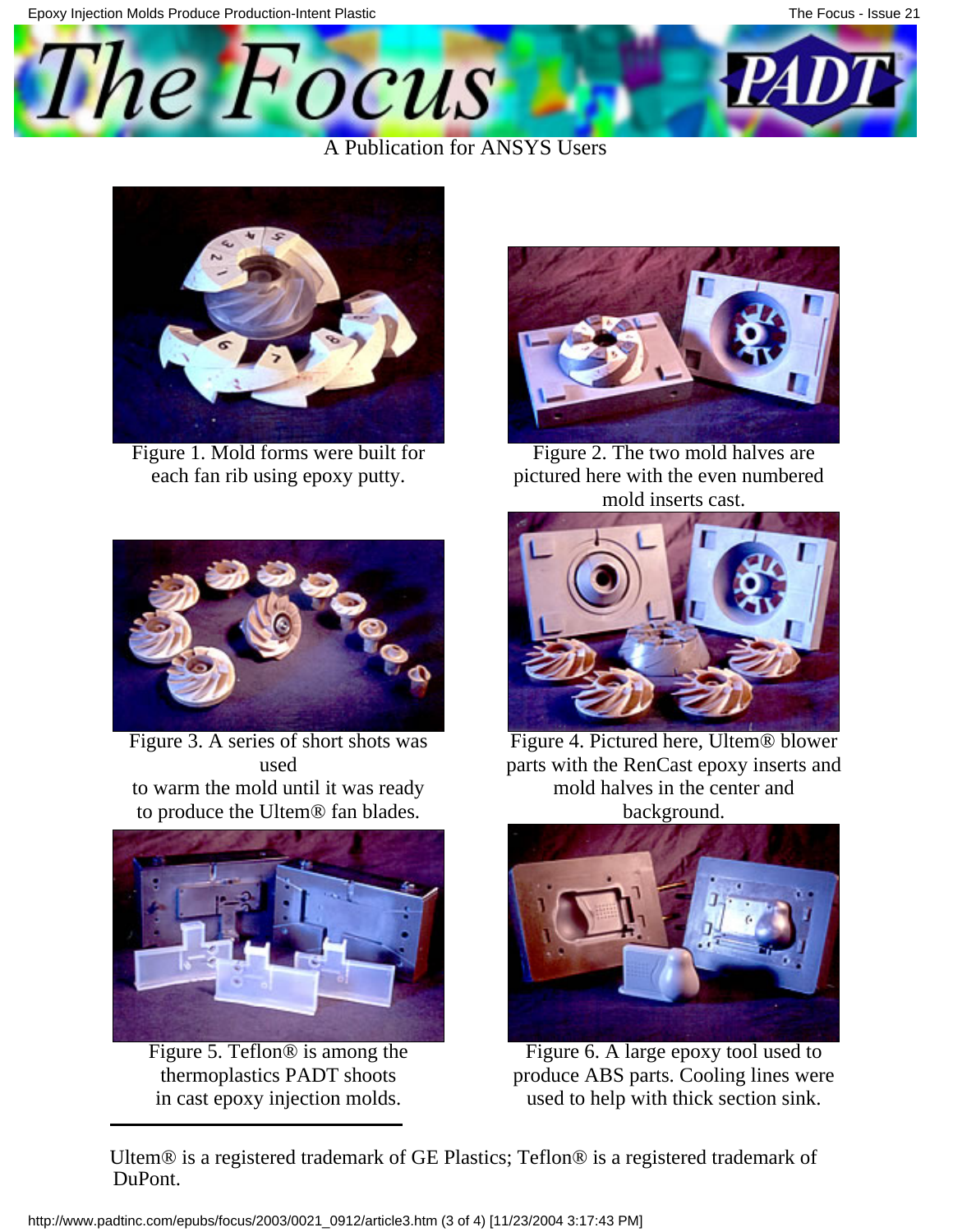<span id="page-17-0"></span>

# **Upcoming Training at PADT**

A complete schedule of the training courses for the next three months is shown below. [Learn more](http://www.padtinc.com/support/training/default.asp) about how the **Training Services** offered by PADT can save you time and money. Or, feel free to drop an e-mail to our training coordinator, [Ted Harris](mailto:ted.harris@padtinc.com)!

|                     |               |             |     | Month Start End CourseDescription                    | Location   |
|---------------------|---------------|-------------|-----|------------------------------------------------------|------------|
| Sep 03              | $9/15$ $9/18$ |             |     | 802 Advanced APDL and Customization                  | Irvine, CA |
|                     | $9/22$ $9/23$ |             | 104 | <b>ANSYS Workbench Simulation - Intro</b>            | Tempe, AZ  |
|                     | $9/24$ $9/26$ |             | 201 | <b>Basic Structural Nonlinearities</b>               | Irvine, CA |
|                     | 9/29 9/30     |             | 501 | <b>ANSYS/LS-DYNA</b>                                 | Tempe, AZ  |
|                     | $9/29$ $9/30$ |             | 701 | Design Optimization & Probabilistic Design Tempe, AZ |            |
| Oct '03             | $10/2$ 10/3   |             | 100 | <b>Engineering with Finite Element Analysis</b>      | Tempe, AZ  |
|                     |               | $10/6$ 10/8 | 101 | Introduction to ANSYS, Part I                        | Irvine, CA |
|                     | 10/2310/24    |             | 203 | <b>Dynamics</b>                                      | Irvine, CA |
|                     | 10/2710/29    |             | 902 | <b>Multiphysics Simulation for MEMS</b>              | Tempe, AZ  |
| Nov '03 $11/3$ 11/5 |               |             | 101 | Introduction to ANSYS, Part I                        | Tempe, AZ  |
|                     | $11/6$ 11/7   |             | 301 | <b>Heat Transfer</b>                                 | Irvine, CA |
|                     | 11/1211/14    |             | 401 | <b>Introduction to Electromagnetics</b>              | Irvine, CA |
|                     | 11/1711/18    |             | 102 | Introduction to ANSYS, Part II                       | Tempe, AZ  |
| Dec '03 12/3        |               | 12/5        | 101 | Introduction to ANSYS, Part I                        | Irvine, CA |

Whether it s one of our regularly-scheduled classes at our training facility, or a customized class tailored to your specifications and location, you can be assured that the training you receive will have immediate, positive results on your capabilities in design, analysis, and product and process improvement.